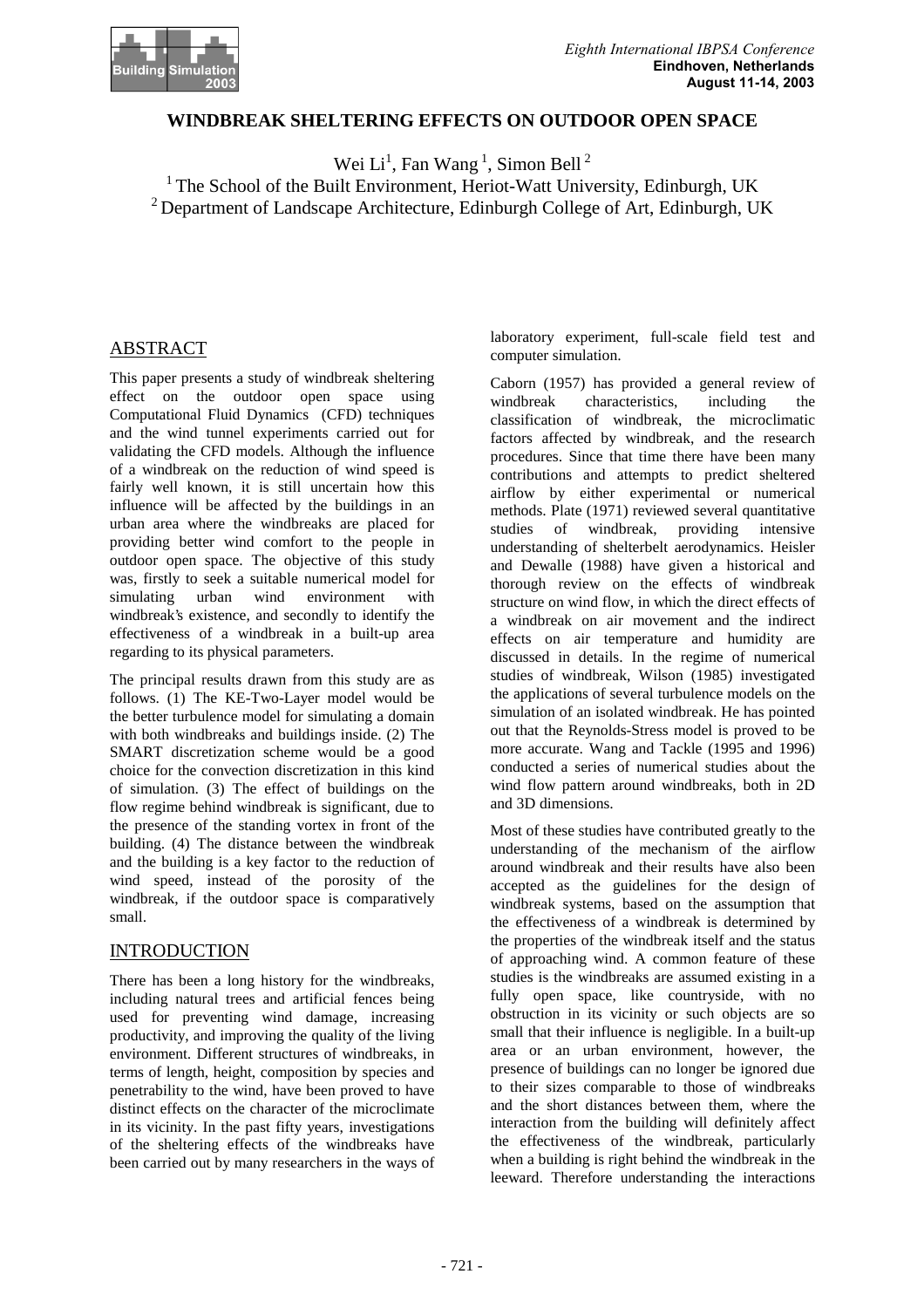would be important to correctly apply the tree-belts or windbreaks in the urban area when their sheltering effect is concerned.

To evaluate the effects of a windbreak on reducing pedestrian level wind speeds in outdoor open space for providing wind comfort, a CFD investigation was carried out in this study and a relevant wind tunnel experiment as well. This paper reports the numerical strategy on the simulation of windbreak sheltering effect and some unique phenomena associated with windbreaks in built-up areas.

### METHODOLOGY

This study was designed to investigate the efficiency of windbreaks on the reduction of wind speed at pedestrian level. In a built-up area, the outdoor spaces are confined by the surrounding buildings, which work as barriers to airflow influencing the objects nearby. The windbreaks used in this area, under the impacts of those buildings, can no longer be studied as isolated porous sheets as those used in the studies of windbreaks for agricultural purposes. Therefore the windbreaks in this study simulated by porous objects in CFD (perforated metal sheets in wind tunnel experiments) were tested with a building, the cube, at various distances in the downstream. Several other parameters defining the geometry of the windbreak were also considered, such as the height, length, and porosity. A commercial CFD package, PHOENICS and a boundary layer wind tunnel in the Building Research Establishment (BRE), were used in this study.

### **Models of the building and the windbreak**

In the CFD simulations, the windbreaks were simulated by the porous objects with certain geometrical sizes and different porosity. The building was simplified as a cubic blockage (Figure 1). The domain size was determined by the strategy that its boundaries should be kept away from the objects inside at least 5 times of the height of the windbreak to minimise the boundary interference.

In the wind tunnel experiments, a total of twelve porous metal sheets were fixed on the floor of the testing section to simulate scaled windbreak, together with a wooden cube representing a simplified building at the scale of 1:200 (Figure 2). The material of these sheets is perforated metal with various hole-sizes to give different porosity. Both the sheets and cube were set perpendicular to the wind direction.

### **Wind flow profile**

In the wind engineering applications, the characteristics of the wind are presented as functions of a single ground roughness length  $z_0$ .

This length is the free constant in the logarithmic function relating the wind speed  $u(z)$  at any height z to a reference speed  $u(z_{ref})$  at a chosen reference height, *zref*.

$$
\frac{u(z)}{u(z_{ref})} = \frac{\ln z - \ln z_0}{\ln z_{ref} - \ln z_0} \dots \dots \dots (1)
$$

The constant  $z_0$  is correlated with the intensity and frequency spectrum of turbulence and is shown to be strongly related to the category of terrain (Table 1).

In our study, the airflow was assumed to be in the built-up area, which can be treated as equivalent to the city centre, where the applicable roughness length is represented as  $z_0$  =0.7.



*Figure 1. The layout of computational domain*



*Figure 2. The layout of the building and windbreak (L—Length, H—Height, D—Distance)*

| Table 1. Typical values of terrain roughness |  |
|----------------------------------------------|--|
| parameter (ESDU 84011,1984)                  |  |

| <b>TERRAIN DESCRIPTION</b>         | <b>APPROX.</b><br><b>VALUE</b><br>OF $Z_0$ |
|------------------------------------|--------------------------------------------|
| City centre; forest                | 0.7                                        |
| Small town; suburbs; wooded        | 0.3                                        |
| country                            |                                            |
| Outskirts of small towns; villages |                                            |
| Countryside with many hedges,      | 0.1                                        |
| some trees and some buildings      |                                            |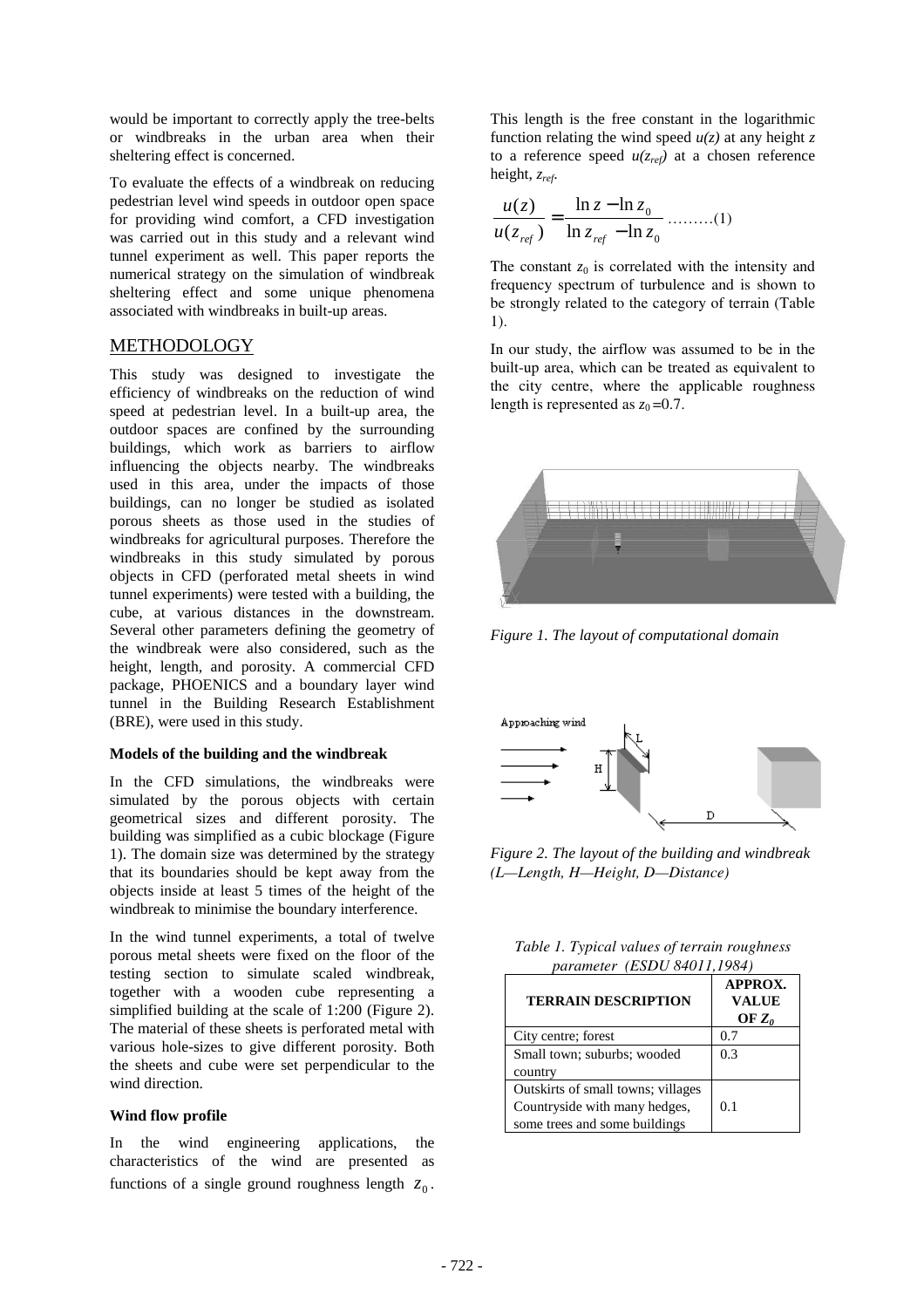### NUMERICAL SIMULATION

#### **Modelling windbreak**

In an urban area, many of the windbreaks, either vegetative or artificial, may be regarded as fences with limited thickness. Most of the investigations in the past have been carried out on the simulation of the fences, of which the geometrical parameters, such as porosity and its distribution can be easily controlled. Wilson (1987) has given a full description of a windbreak-flow model, which is applicable to simulating two-dimensional neutrally stratified mean flow over a porous fence with infinite length.

In the numerical simulations of this study, a drag force term was included into the mean momentum equations as a pressure drop to take the resistance exerted by windbreaks into account:

$$
\Delta P = \frac{1}{2} K_r |u| u \dots (2)
$$

Where  $K<sub>r</sub>$  is the resistance coefficient, which can be related to the porosity by an empirical relationship given by Hoerner (1965):

2 1 2 3 2 1 = − β *K<sup>r</sup>* ………………(3)

Where  $\beta$  is the porosity.

#### **Governing equations**

The formulation used in this study is based on the spatially averaged adiabatic mean momentum and mass conservation equations, which are expressed in tensor notations:

= 0 ∂ ∂ *i i x u* …………………………..(4) *K u u x u x x P x u u t u r j i j i j i j i* 2 1 1 − ∂ ∂ ∂ ∂ + ∂ ∂ = − ∂ ∂ + ∂ ∂ ρ ……………………………………..(5)

Where  $u_i$  denotes the velocity, *P* pressure, and  $\rho$ density. The last term on the right side is the drag force term mentioned above, in which  $K_r$  is defined as a function of the porosity (Equation 3). For the narrow vegetative or artificial windbreak, the porosity or penetrability is equivalent to the optical porosity, which can be acquired by taking blackwhite pictures behind windbreak and counting the percentage of the white area.

#### **Turbulence models**

To close the system of mean flow equations (4)  $\&$ (5), the turbulence models must be introduced and so that the set of equations can be solved for a variety of flow problems. To figure out the effect of different models on the quality of the simulations, three turbulence models, namely KE (Launder and Spalding, 1972), KE-RNG (Yakhot and Orszag, 1986) and KE-Two-Layer (Rodi, 1991), were used separately in this study.

The KE model is by far the most widely used twoequation turbulence model. Its applications in most calculations are carried out by using wall functions in the near wall layers. The KE-Two-Layer (KE-2L) model is the revised KE model, which uses the high-Reynolds-number KE model only in the fullyturbulent region, away from the wall, and the near wall viscosity-affected layer is resolved with a oneequation model. The KE-RNG model has the general same form as the standard KE model except the model constants are calculated by Re-Normalization Group (RNG) methods giving somewhat different values.

#### **Discretization Schemes**

The Finite Volume Method (FVM) was used to discretize the governing equations, about which there are several kinds of differencing schemes that can be used for the discretization of the convection and diffusion terms, such as the central and upwind schemes, the high-order linear schemes and the high-order non-linear schemes (Versteeg and Malalasekera, 1995). To identify the performances of these schemes, three of them selected from each category were tested in this study.

- The HYBRID differencing scheme is based on a combination of central and upwind differncing schemes. It produces physically realistic solutions and is highly stable when compared with the high-order schemes. But its accuracy on the basis of Taylor series truncation error is only first order.
- The QUICK differencing scheme uses a threepoint upstream-weighted quadratic interpolation for cell face values and falls into a category that can be classified as linear. It has greater formal accuracy than the central, upwind or HYBRID scheme. But in terms of complex flow calculation, the use of this scheme can lead to subtle unbounded problems, such as the undershoots or the overshoots of the solutions.
- The SMART difference scheme, as one of the non-linear schemes attempts to adapt the discritization to avoid the unwanted behaviour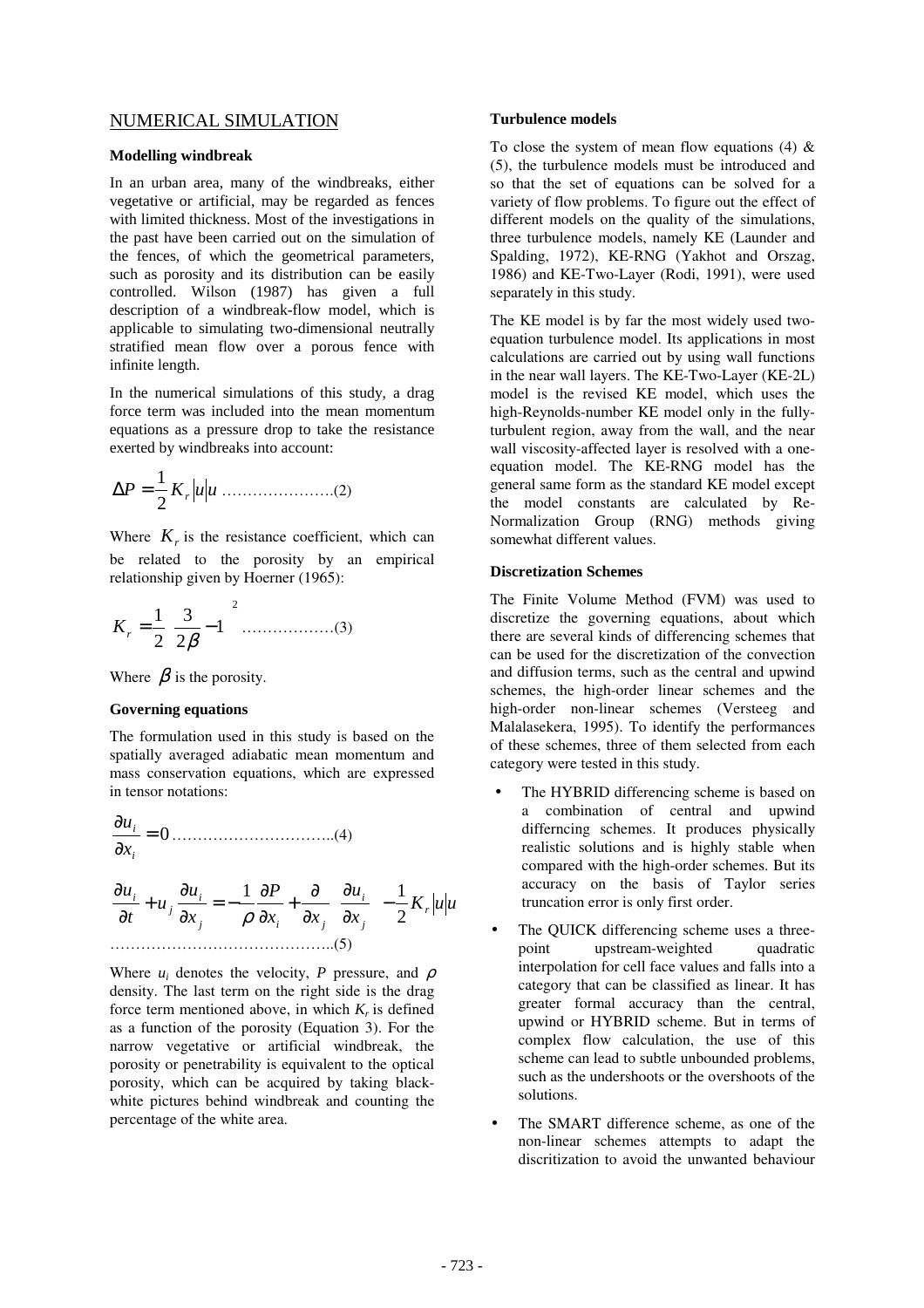of the linear schemes QUICK, such as the unboundness.

### WIND TUNNEL EXPERIMENT

The boundary layer wind tunnel in BRE has an open-working section with a cross-section area of 1.75 meters in width and 1.0 meter in height, capable of simulating the atmospheric boundary layer at approximately 1:150 to 1:400 scales. A traversing system in this tunnel controls the positions of the hot-wire probes that measure the velocity.

The measurements of wind speed were carried out using a Dantec constant temperature hot-wire anemometer with single normal probes, which were mounted on the traversing mechanism with manual controls.

The origin of a Cartesian co-ordinate system was located on the floor, at the middle of the windbreak with the x-axis in the horizontal streamwise direction and upward oriented vertical z-axis. The instantaneous velocity component *u* and *w* were in the x and z directions respectively.

# RESULTS AND ANALYSES

In the graphs of this section, the wind velocities are normalised by two dimensionless parameters, the reference speed or the open-field speed  $U_0$  at a certain height and the windbreak height H. Wind flows from the left, where the windbreak stands, to the right, where the building exists. The speed reduction rates at different positions or so-called wind curves represented by these two parameters will be discussed accordingly to the following topics.

### **On the turbulence models**

The performances of the turbulence models, KE, KE-RNG and KE-2L, have been tested in this study, and the KE-2L model was proved being able to give better agreement to the results of wind tunnel experiments (Figure 3 and Figure 4). It was well known the Reynolds Number of the airflow within windbreaks is very low that only the Low-Re turbulence models can work fairly well. But the Low-Re KE models require high resolution in the near wall regions and the KE model itself works very poor when there is adverse pressure gradient within the boundary layer, therefore, the KE-2L model which use one equation models for simulating low-Re near wall flow has shown great advantage on the simulation of the airflow through windbreaks.



*Figure 3. Mean horizontal wind speed ratio at the ground level (Comparison about different turbulence models application; d= 6H).*



*Figure 4. Mean horizontal wind speed ratio at the ground level (Comparison about different turbulence models application; d= 1H).*

### **On the discretization schemes**

For the simulation of windbreak, which gives the momentum sink to the main flow as a kind of source to the governing equations, the choice of using QUICK or other linear schemes would be unwise, because under this circumstance, they tend to produce out-of-bound values which often lack of physical means. Although the HYBRID scheme is more stable and can reduce the running time of the simulations, the shortcoming of unable to deal with the flow from the diagonal direction to the grid makes it uncompetitive to the high-order non-linear schemes, like SMART, especially when the computers are powerful enough. It was also confirmed by this study that SMART scheme gave the best agreement to the results of the wind tunnel experiments and the QUICK the worst (Figure 5).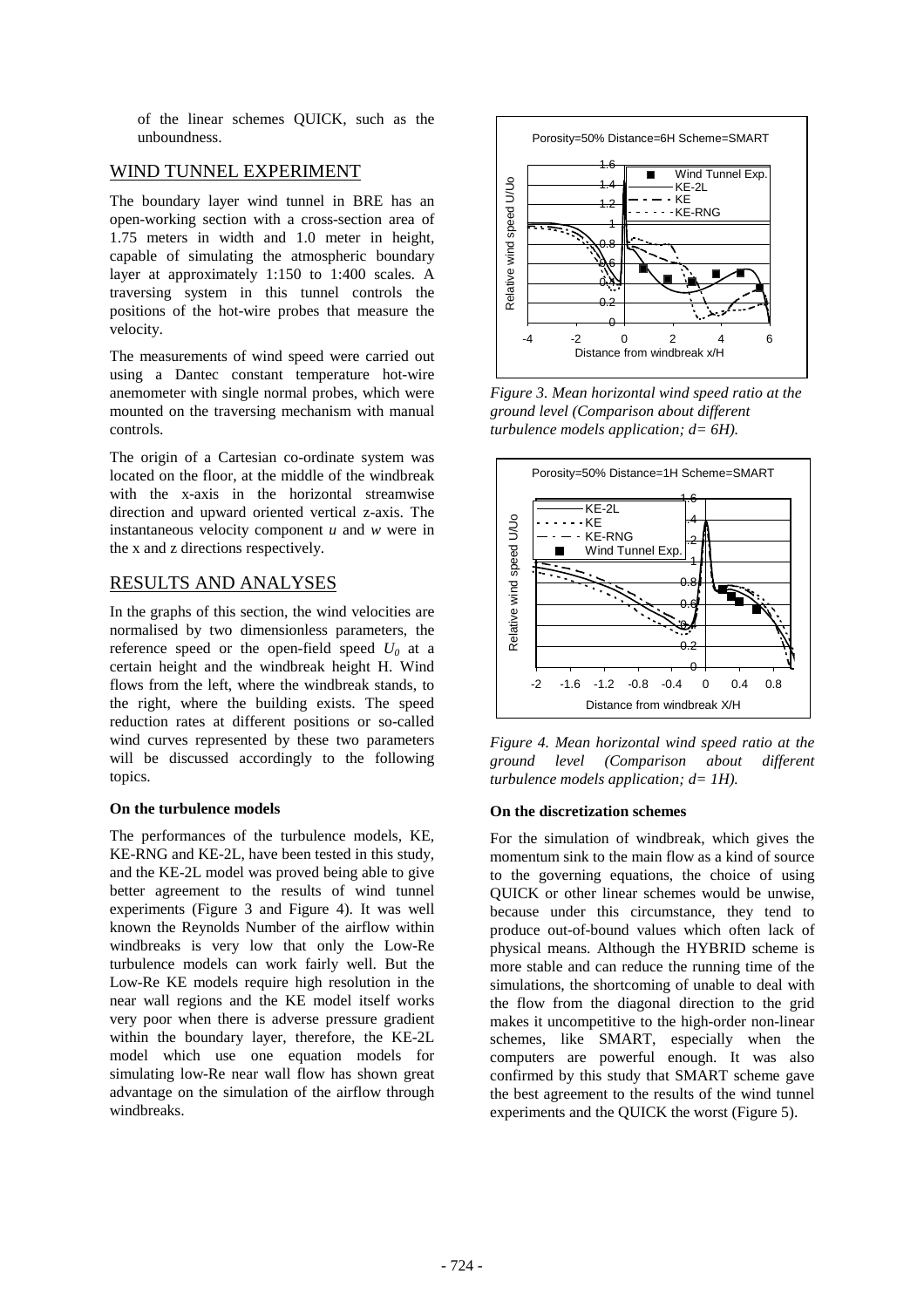

*Figure 5. Mean horizontal wind speed ratio at the ground level (Comparison about different discretization schemes application; d=6H).*

#### **On the speed regimes**

Before discussing the wind speed reduction, it would be better to consider the difference on speed regimes between flow fields of windbreak-only and windbreak–plus-building. Bean (1975) described the flow regimes behind a windbreak as three parts in case of windbreak-only (Figure 6). In the first regime, the air jets penetrating the porous barrier play an important role. Within a short distance downward, the jets begin to merge with the flow crossing over the top of barrier and create the second flow regimes. The third regime develops when the crossing flow dominates the flow field behind the barrier.

In our experiments, the similar divisions of flow field were also observed, but with slight differences due to the presence of the building. The flow field in the leeward of windbreak was broken down into four regimes, of which the first three were the same as that just mentioned. The fourth regime was created by the standing vortex in front of the building, which decreased the speed in the vicinity of the building. The standing vortex affected not only the flow near the building, but also the entire flow field between the building and windbreak, especially the regime III and IV (Figure 7). When the building existed, the wind curve was changed dramatically as well as the position where the minimum mean speed occurs.

#### **On the difference of distances**

For the windbreak was placed at various distances to the building, the speed reduction curves shows different effects exerted by the building and windbreak (Figure 8). When the distance was less than 4H, the standing vortex in front of the building dominated the lower part of the flow field, and the effect of the porous windbreak showed no difference to that of nearly solid one. But, if the distance exceeded 4H, the penetrability of the fence became very important, or equivalent to the effect of the building.



*Figure 6. The flow regimes behind the windbreak (Bean 1975) (Um-- The minimum mean wind speed. xm-- the x position of the minimum wind speed).*



*Figure 7. The flow regimes behind the windbreak with building in certain distance (this study).*



*Figure 8. The wind curves of speed with different distance (d) between windbreak and building (wind tunnel experiment; the windbreaks stand at x=0.0, the buildings stand at the x position of the end of each curve respectively).*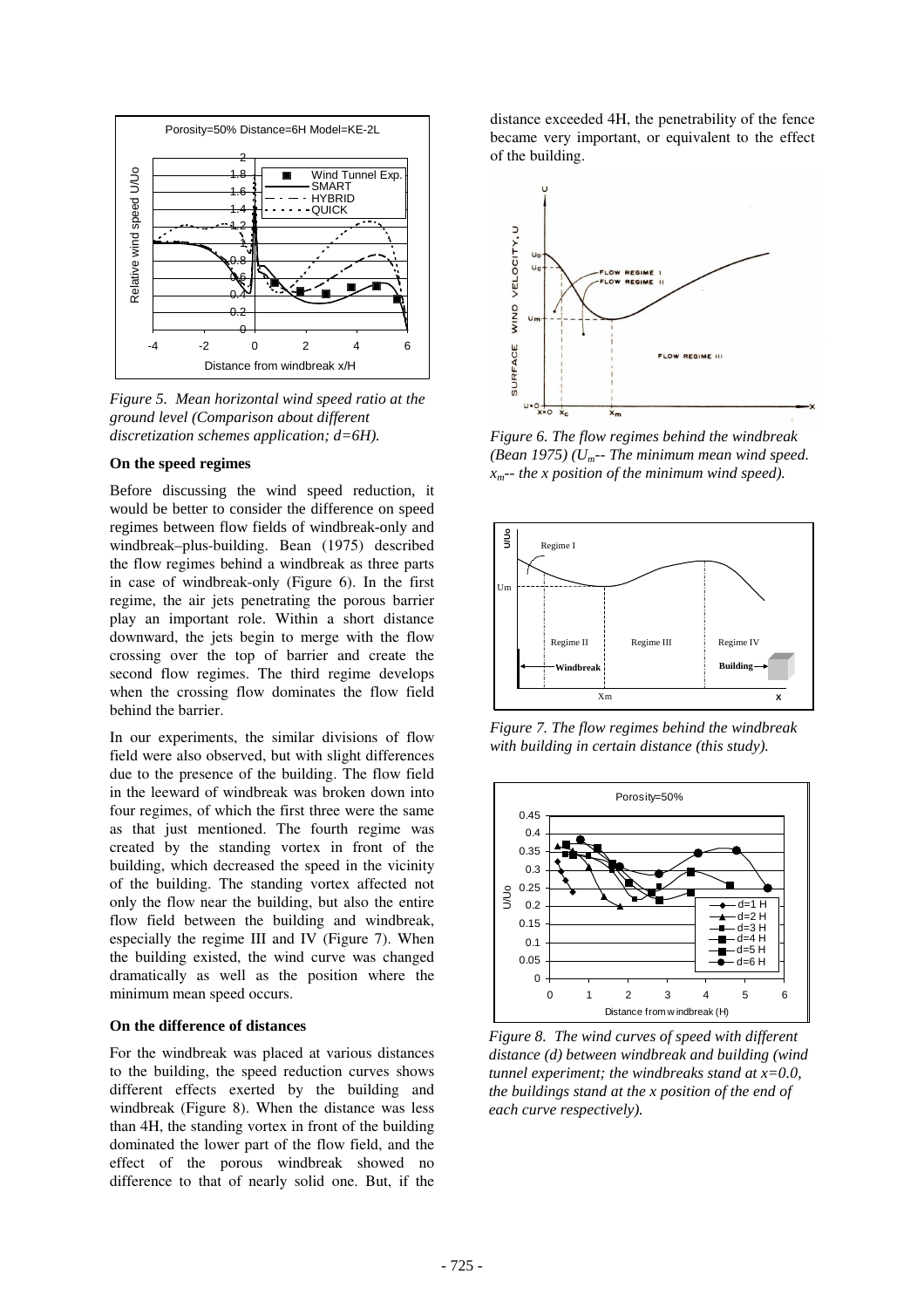### CONCLUSION AND FUTURE WORK

From the results of the numerical simulations and the wind tunnel experiments described in the previous sections, the following main conclusions can be drawn:

- For simulating airflow through windbreaks, which associated with Low-Re phenomena, The KE-2L model would be the better turbulence model.
- The SMART scheme or some other high-order non-linear schemes could be the good choices for the convection discretization in the simulations of source-related flow.
- The effect of the downstream building on the flow regime behind windbreak is significant, especially on the positions where minimum speed occurring.
- If the windbreaks are not far away from buildings, the distance between them is the governing factor on the reduction of wind speed, in stead of the porosity of the windbreak.

The study reported in this paper is the results of the first stage of our research project, modelling airflow in urban open space, of which the major concern is the outdoor wind comfort and will be extended to the energy saving of buildings. Some further studies on the sheltering effect of windbreak to be carried out in the near future include:

- The generic studies of windbreak sheltering effect on groups of buildings.
- The studies of windbreak sheltering effect in urban area with different scales, such as the micro-scale, meso-scale and the macro-scale.
- The studies of the effect of urban wind environment on the efficiency of windbreak. For example, the wind approaches the windbreak with different turbulence intensity and at different angles.

### ACKNOWLEDGEMENT

This paper would not have been possible without the supports from Mr. Stewart Miles and Dr. Philippa Westbury, who offered me the chance of using the wind tunnel in BRE and valuable advice on the experiments. I would also like to thank Dr. Barry Gardiner, for his constructive suggestions and advice. This work was supported jointly by the funding from the Foundation for the Built Environment in BRE and an EPSRC research grant (GR/R21929/01).

### NOMENCLATURE

| $\beta$          | Porosity of windbreak                               |
|------------------|-----------------------------------------------------|
| $\rho$           | Density of air                                      |
| $\Delta P$       | Pressure drop                                       |
| D                | windbreak<br>Distance<br>between<br>and<br>building |
| H                | Height of windbreak                                 |
| $K_r$            | Resistance coefficient                              |
| L                | Length of windbreak                                 |
| $\boldsymbol{P}$ | Pressure of air                                     |
| d                | windbreak<br>between<br>Distance<br>and<br>building |
| u, w             | Velocity components                                 |
| u(z)             | Wind speed at certain height                        |
| $u(z_{ref})$     | Wind speed at reference height                      |
| $U_0$            | Reference wind speed                                |
| $U_m$            | Minimum wind speed                                  |
| $X_{m}$          | X position of minimum wind speed                    |
| Z.               | Height above ground                                 |
| z <sub>0</sub>   | Ground roughness length                             |
| $z_{ref}$        | Reference height above ground                       |

### REFERENCES

- Bean, A., Alperi, R.W., Federer, C.A. 1975, A method for categorizing shelterbelt porosity, Agricultural Meteorology, 14, pp417-429.
- Carborn, J.M. 1957, Shelterbelt and microclimate, Forestry Commission Bulletin, No. 29.
- ESDU 84011, Wind speed profiles over terrain with roughness changes, July, 1984, ESDU International.
- Heisler, G.M. and Dewalle, D.R., 1988, Effects of windbreak structure on wind flow, Agriculture, Ecosystems and Environment, 22/33, pp41-69.
- Hoerner, S.F., 1965, Fluid Dynamic Drag, published by the author.
- Launder, B.E. and Spalding, D.B., 1972, Mathematical models of turbulence, Academic Press.
- Nageli, W. 1964, On the most favourable shelterbelt spacing, Scottish Forestry, 18,